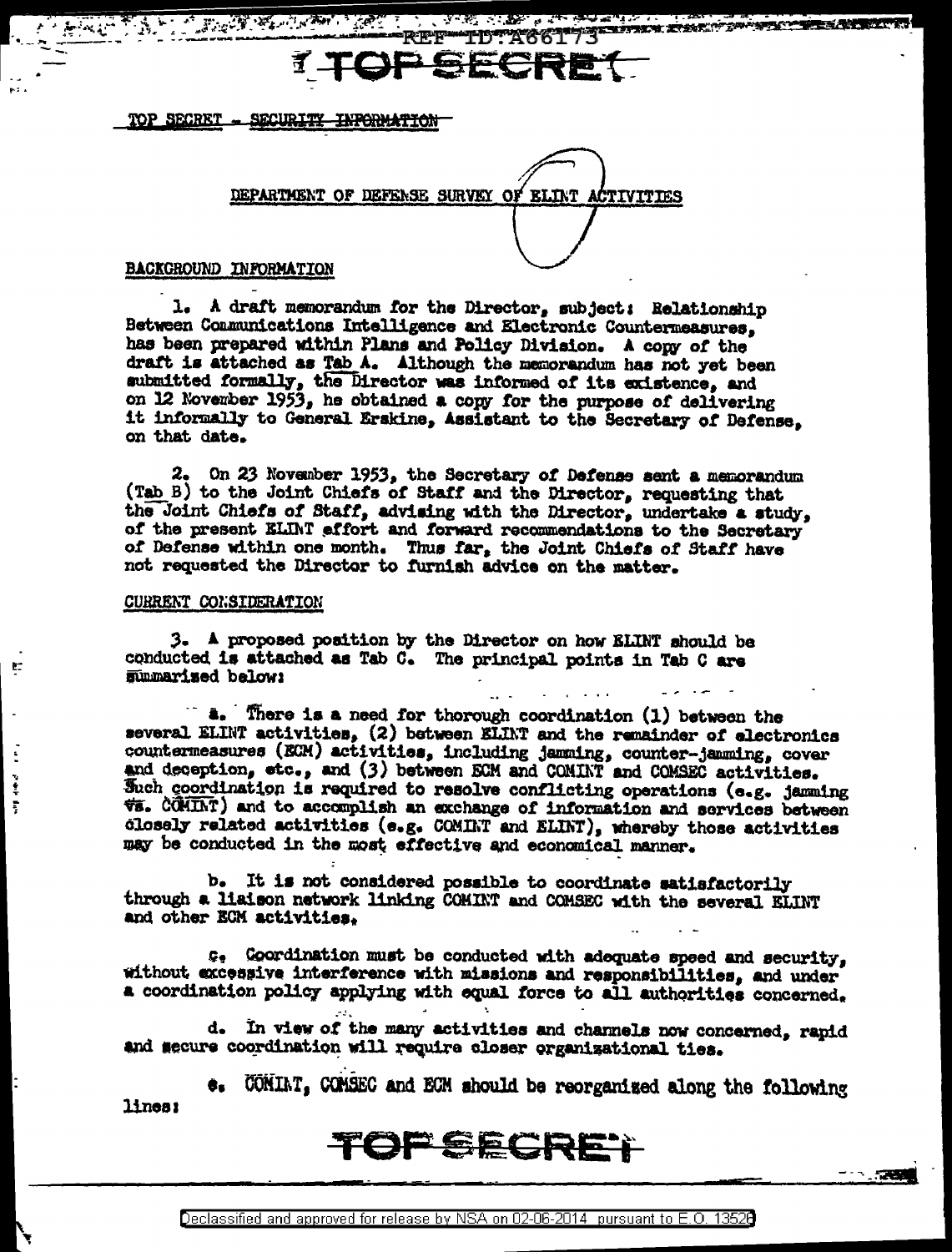

## TOP SECRET - SECURITY INFORMATION

(1) USCIB, NSA, and the Service Cryptologic Agencies should be re-constituted, each retaining existing COMINT responsibility, and acquiring similar responsibility for ELIMT.

(2) The existing relationship between COMINT authorities and COMINT consumers should be expanded into a similar relationship between SIGINT (COMINT-ELINT) authorities and SIGINT consumers. Accordingly jamming would be a SIGINT consumer activity.

(3) The COMSEC responsibilities of USCSB, NSA and the Service Cryptologic Agencies should be interpreted as applying to the whole field of signal security.

## RECOMMENDATION

4. It is recommended that Tab C be approved as a basis for furnishing advice, as requested, to the Joint Chiefs of Staff.

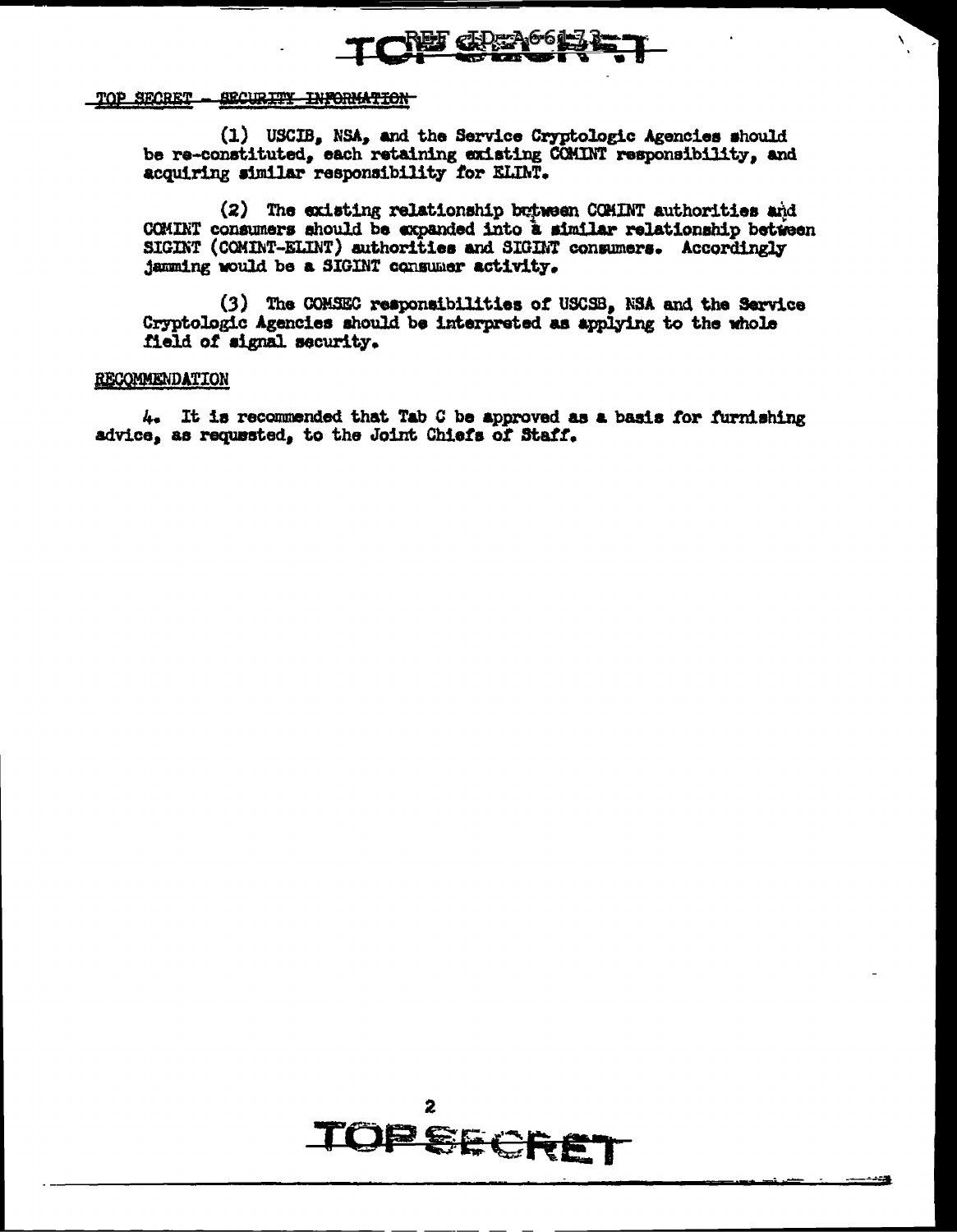**TOP SECRET** 

## RELATIONSHIPS BETWEEN ECM, COMINT, AND COMSEC

**JP SECK!** 

1. J.C.S. Memorandum of Policy entitled Joint Electronics Countermeasures Policy contains the following definition of ECM:

> "That major subdividion of the military use of electronics involving actions taken to reduce the military effectiveness of enemy equipment and/or tactics employing or affected by electro-magnetic radiations."

**REF ID:A66173** 

2. ELINT falls within the scope of ECM activities. The term ELINT is generally understood to refer to knowledge derived from intercept and analysis of foreign non-communications electronic radiations.

3. Public Law 513, 81st Congress, 13 May 1950, defines communication intelligence as follows:

> "The term 'communication intelligence' as used herein should be construed to mean all procedures and methods used in the interception of communications and the obtaining of information from such communications by other than the intended recipients."

4. "COMINT" is defined in NSCID No. 9 (Revised) as follows: "As used in this directive, the terms 'communications intelligence' or "COMINT" shall be construed to mean all procedures and methods used in the interception of communications other than foreign press and propaganda broadcasts and the obtaining of information from such communications by other than the intended recipients, \*but shall exclude censorship and the production and dissemination

\*See Public Law 513, 81st Congress, 1950

**OPSECRET** 

Such  $\cancel{\#}$  /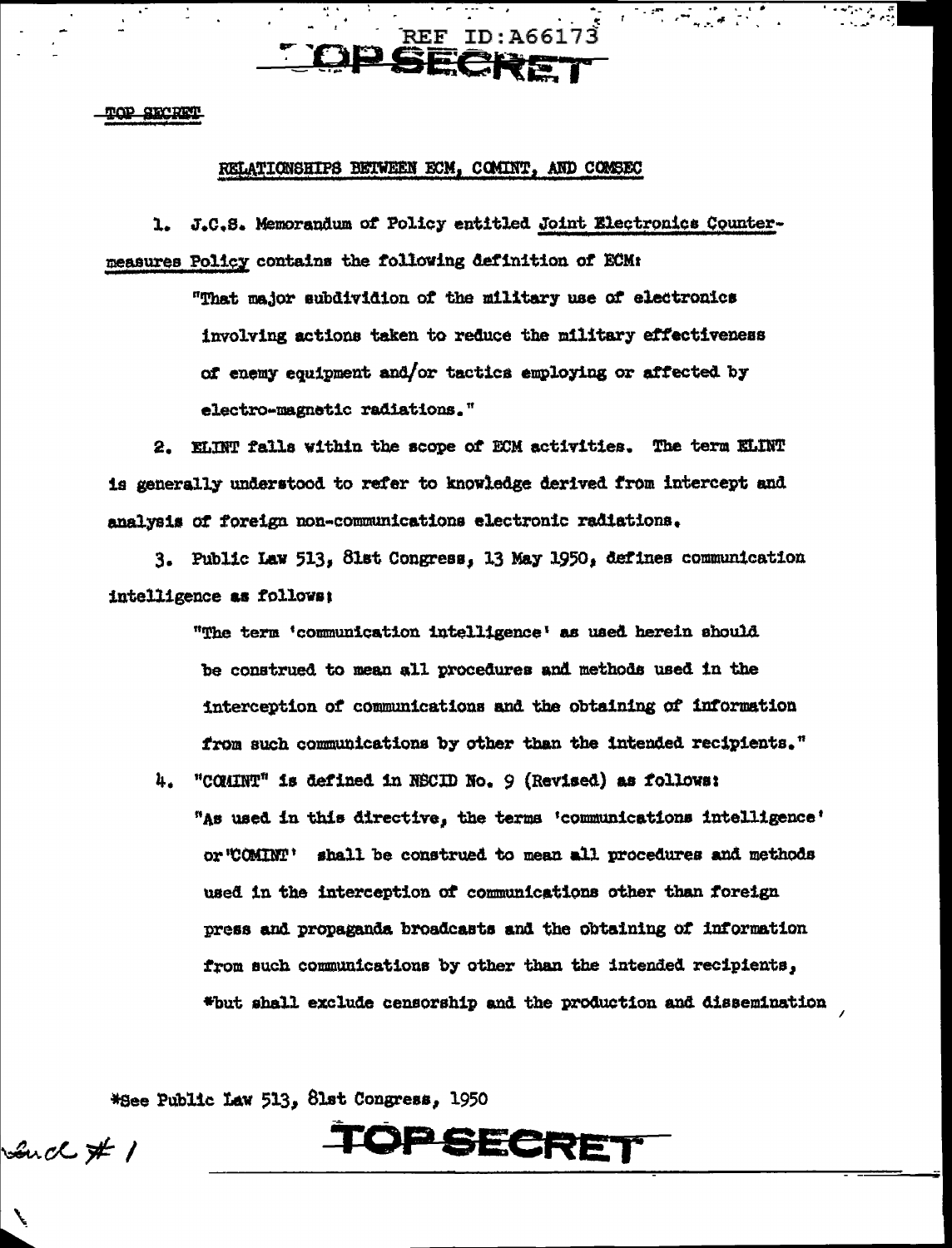TOP SECRET

of finished intelligence."

5. NSC 168, dated 20 October 1953, defines "communications security" (CONSEC) as follows:

**REF ID: A66173** 

TOPSECRET

"The protection resulting from all measures designed to deny to unauthorized persons information of value Which might be derived from the possession and study of telecommunications, or to mislead unauthorized persons in their interpretation of the results of such a study. Communications security includes: (1) transmission security, (2) crypto-security, and (3) physical security of communications security materials and information."

6. There are certain basic relationships between ECM, COMINT, and COMSEC. These relationships exist regardless of the arrangements whereby ECM. COMINT, and COMSEC functions are conducted. Among the basic relationships are:

a. Common purpose: ECM, COMINT, and COMSEC activities are conducted for the purpose of waging radio warfare, wherein each activity contributes toward the U.S. objectives of (1) deriving maximum benefits from U.S. and foreign signals and (2) reducing the benefits which the enemy may gain from U.S. and foreign (including his own) signals.

b. Related functions: COMSEC is largely a matter of protecting U.S. communications against enemy COMINT activity, and the functions of COMSEC and COMINT therefore are closely related. In the field of noncommunications signals there are several functions similar to COMINT or COMSEC. In particular, COMINT and ELINT authorities employ similar types of facilities, personnel, and techniques in the collection and processing

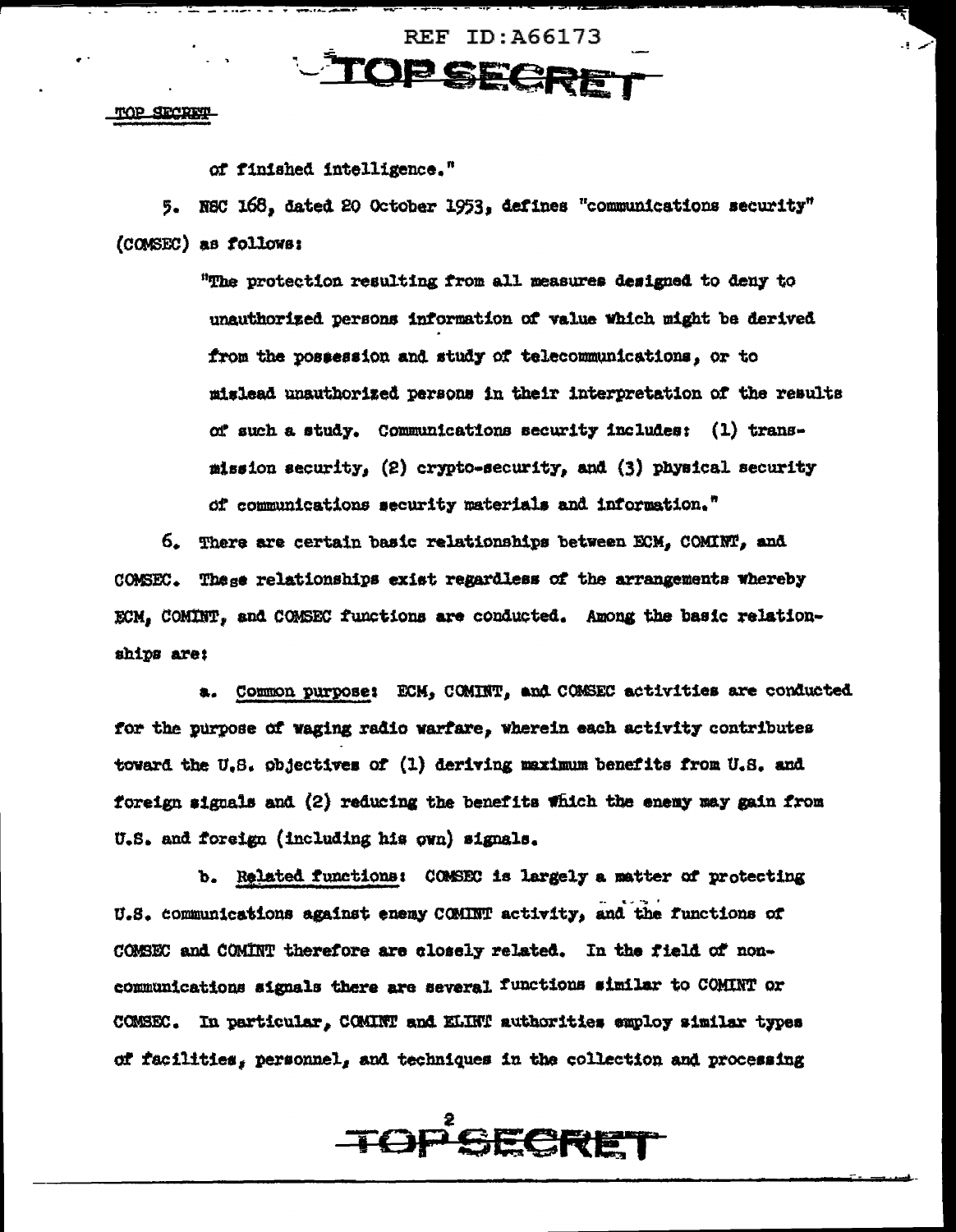**REF ID: A66173** 

PSEC

## <u>TÒP ØRCHET</u>

of foreign signals.

c. Interdependence: An exchange of information and services between ECM, COMINT, and COMSEC is required. For example, selective jamming of foreign communications is not possible unless it is closely supported by COMINT.

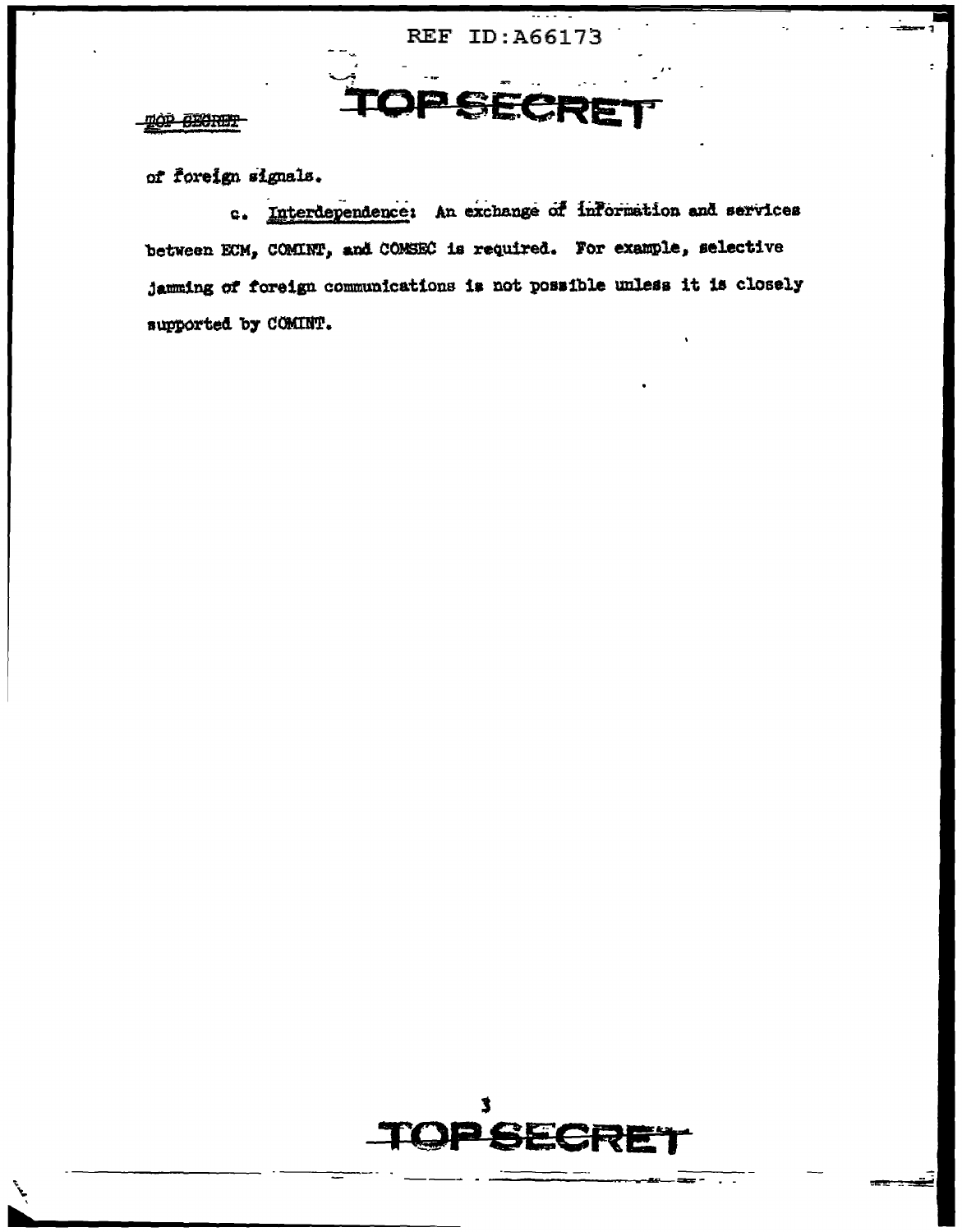**AECURITY INFORMATION** TOP SECRET

## COORDINATION BETWEEN ECM, COMINT, AND COMSEC ACTIVITIES

1. Coordination Required:

a. COMINT and COMSEC activities should provide the following types of information or services to ECM authorities:

(1) Information on COMINT or COMSEC equipments and techniques which could be applied advantageously to ECM problems.

Att A Little and the Charles of the contract of the contract of

**EX CRRECGE REFT Security Information** 

(2) Information and proposals regarding conflicting operations or undesirable duplication of effort.

(3) ECM functions when such services are specifically requested.

(4) Sharing with EGM authorities certain COMINT or COMSEC resources.

b. Additional types of information or services which should be furnished by COMINT activities to ECM authorities include:

(1) Technical intercept data for use in the control of active communications countermeasures, and for use in identifying signals encountered in the course of non-COMINT intercept.

(2) COMINT end-products required for ECM plans and operations.

(3) Non-communications signals encountered in the course of COMINT activities.

c. ECM activities should provide the following types of information or services to COMINT and COMSEC authorities:

(1) Information on ECM equipments and techniques which could be applied advantageously to EGM problems.

(2) Information and proposals regarding conflicting operations or undesirable duplication of effort.

**TOP SECRET** 

Inal # L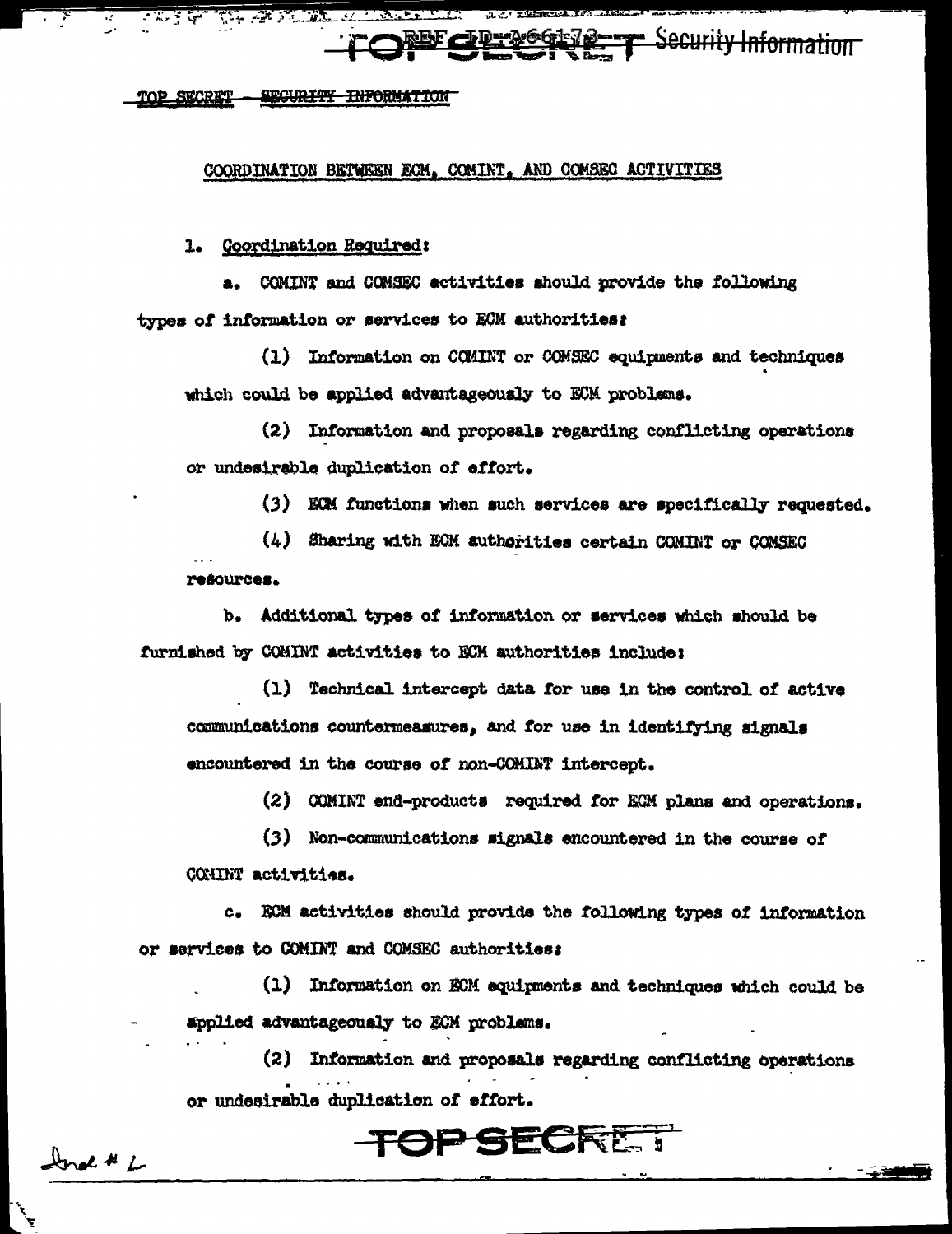ecurity Information

SECURITY INFORMATION TOP SECRET

> (3) COMINT or COMSEC functions when such services are specifically requested.

**11.** 

**PERT** 

 $(L)$  Sharing with COMINT or COMSEC authorities certain ECM resources.

d. Additional types of information or services which should be furnished by ECM activities to COMINT authorities include:

(1) Characteristics of non-communications signals for use by COMINT authorities in identifying signals encountered in the course of COMINT intercept.

(2) ECM end-products which would be required as collateral intelligence for COMINT problems.

(3) Communications signals and other COMINT materials obtained in the course of ECM activities.

2. Current Status. There is no policy governing the exchange of information and services between COMINT, COMSEC, and ECM authorities. In the absence of a coordination policy, liaison between the cryptologic and ECM authorities is conducted at the initiative of the responsible authorities of either side under whatever arrangements are mutually acceptable. For example, the Director, NSA, and the Director, Communications-Electronics have Rersonally performed such liaison on frequent occasions. These directors have formed a committee wherein their representatives study matters of common interest. ECS authorities also have invited COMINT representatives (normally as observers) in various technical groups and such COMINT participation has been beneficial, especially as far as common research and development interests are concerned. Existing liaison arrangements, however, do not meet all coordination requirements. Further extensions of the liaison network will make it quite complex from the standpoint of organisation, and will increase operating costs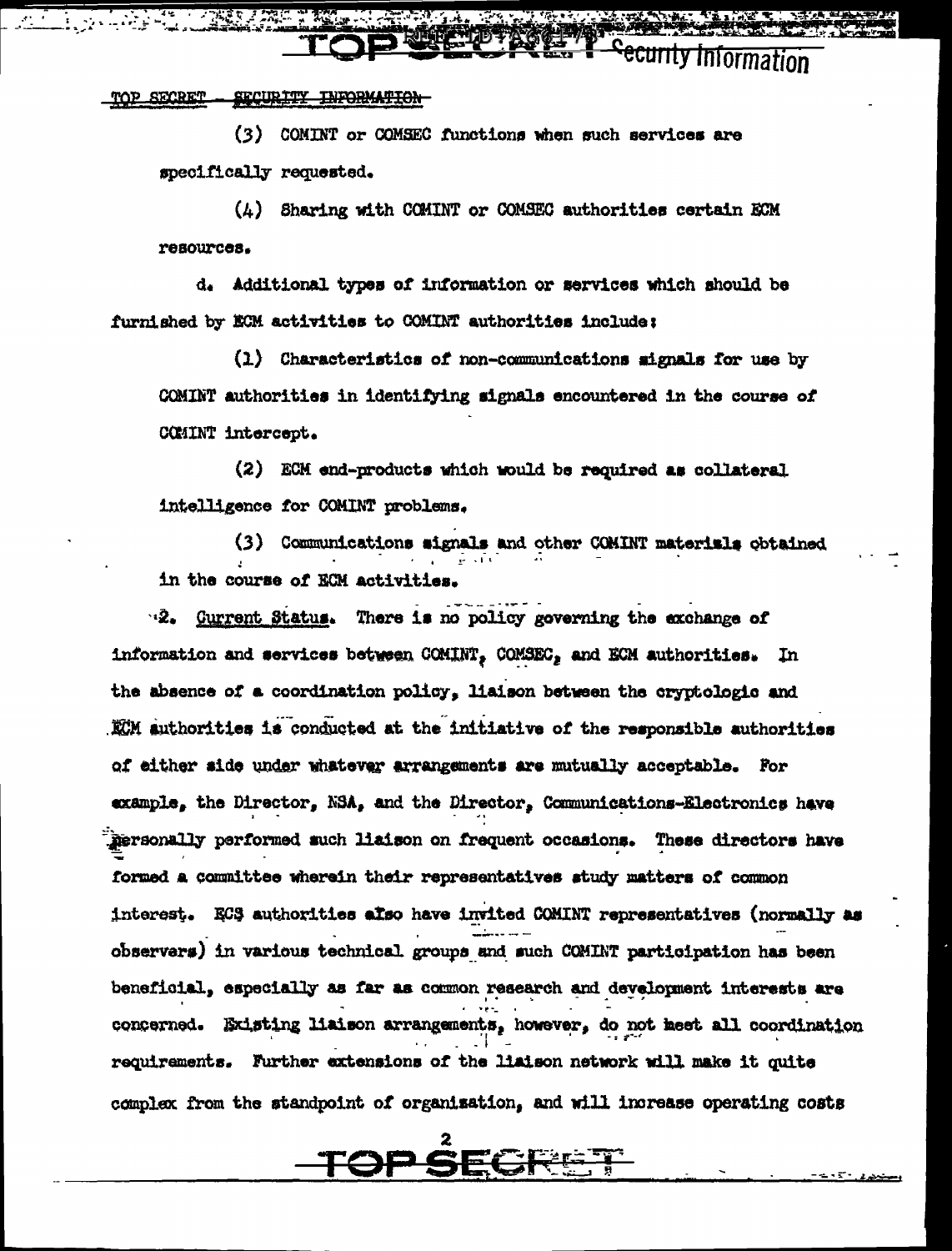

## TOP SECRET - SEQURITY INFORMATION -

in view of manner in which key personnel must devote a considerable portion of time in meetings and on other liaison duties. Additional deficiencies under existing lisison arrangements include frequent failures to obtain unanimity, the time-consuming processes of reaching acceptable compromises, and the security restrictions which often prevent a comprehensive exchange of information and services.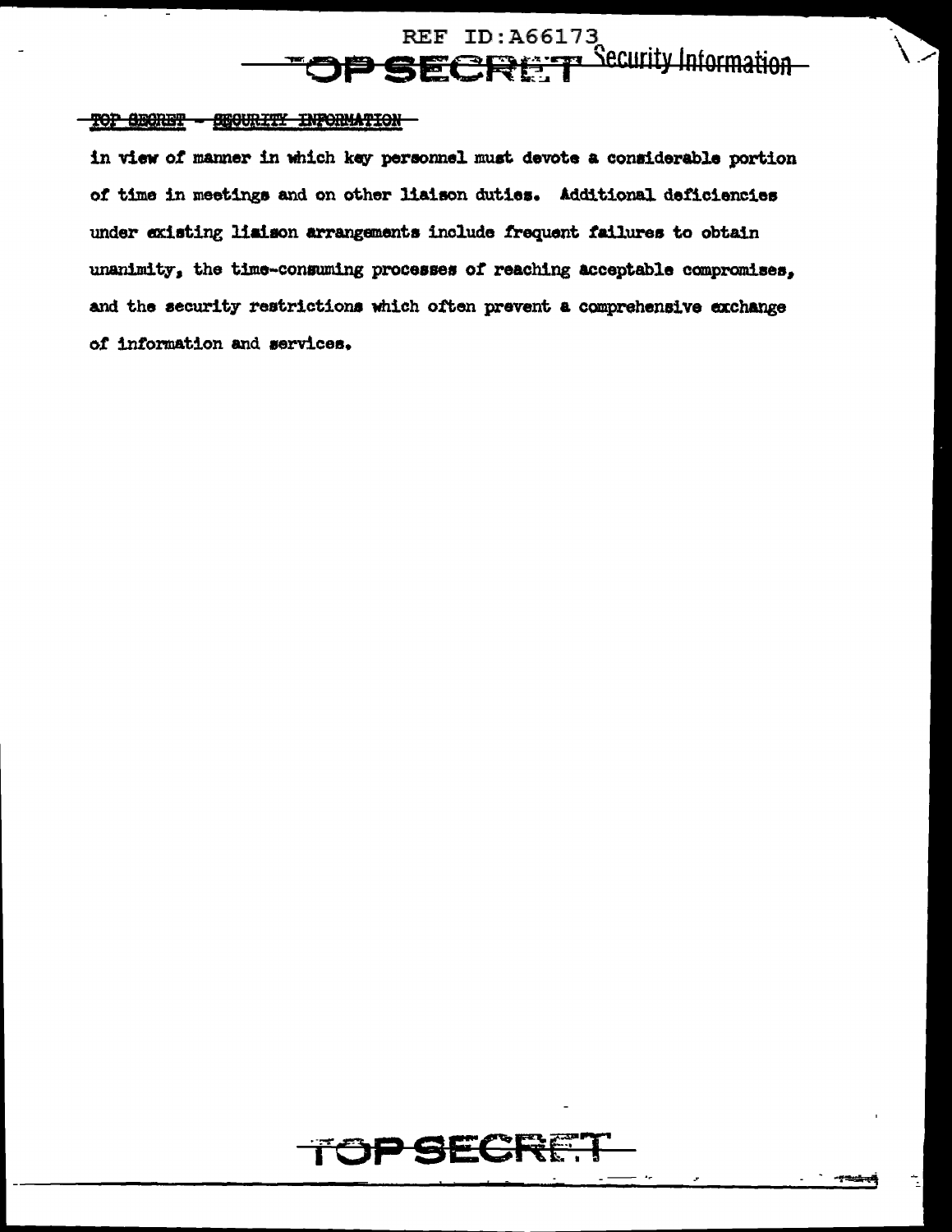# PSECRE

-<br>センコ・マノロンス・マンMay 3、ピリ・公分2、特性をご提

## PROPOSED POSITION BY THE DIRECTOR RECARDING THE DEPARTMENT OF DEFENSE SURVEY OF ELINT

**COMPANY REPORT OF A PROPERTY AND INCOME.** 

1. In view of the vital importance of safeguarding COMINT, U.S. COMINT policy and techniques have developed under conditions of strict compartmentation. Although the principles of the policy and techniques thus developed ordinarily cannot, and are not intended to be applied to non-COMINT activities, it is expected that several such principles are applicable to the ELINT efforts of the U.S. A summary of applicable principles is furnished herewith for consideration by the Joint Chiefs of Staff in connection with their current survey of ELINT.

2. As one of the basic principles of COMINT (and it applies equally  $\cdot$ to ELINT and to intelligence derived from any other source), the officials who use the end-products in the planning and execution of operations should be relieved wherever possible of the tasks of producing, synthesising, and evaluating intelligence. Such tasks require the full time efforts of large numbers of technicians and administrators skilled in a variety of highly specialized fields. Intelligence staffs therefore should be provided for the functions of

a. Ascertaining intelligence requirements and priorities in coordination with the officials who use the end-products, and

b. Obtaining the intelligence and furnishing it to those officials in a form best suited to their needs.

3. In order to avoid duplication of effort, the individual intelligence staffs ordinarily should not have operational or technical control over COMINT collection and production resources. Undesired duplication of effort

# FSECRE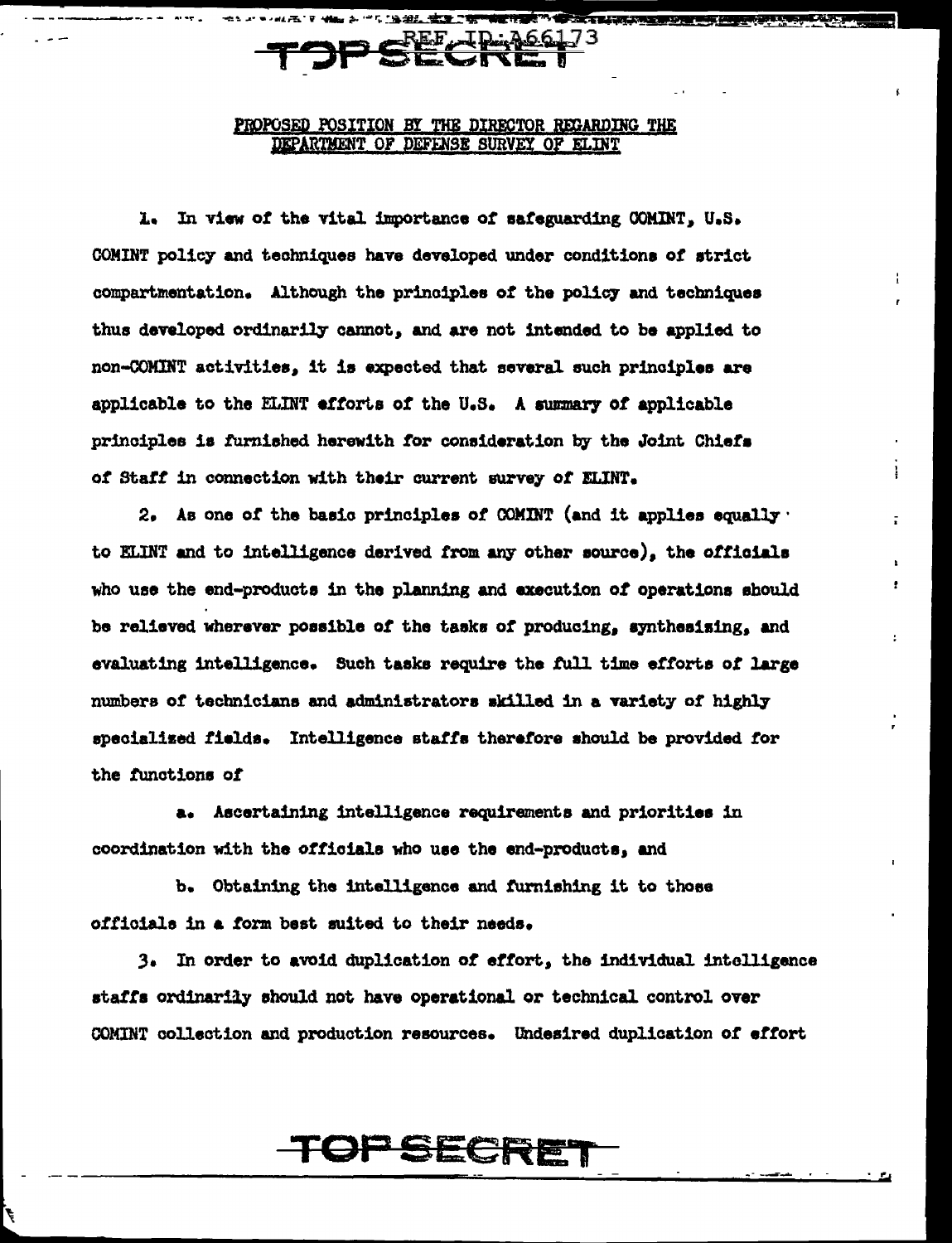conceivably could occur in a program which is uneconomical and yet effective. However, in view of (a) the great quantities and types of foreign transmissions which should be intercepted and processed to meet the total requirements of COMINT consumers and (b) the present difficulties of meeting the minimum consumer requirements with existing collection and production facilities, any undesired duplication of effort would reduce the effectiveness of COMINT while increasing the cost. Operational and technical control of COMINT collection and production therefore must be centralized. Accordingly, the Director, NSA, is responsible under the Secretary of Defense for such control over all COMINT collection and production resources of the U.S. In exercising this responsibility, he furnishes COMINT to the intelligence staffs in accordance with requirements and priorities indicated by those staffs.

**JP SECNAL!** 

**A MARKETING SERVICE** 

n an 'e groepen tysk yn troch fan 'e troch troch in de staan mear.<br>Als yn y fel waar yn 'e troch fel fel an de staan de staan fan 'e troch gebied yn 1928.

4. The several departments and agencies participating in COMINT activities may consider it necessary to advise and make recommendations to the Secretary of Defense with respect to matters relating to COMINT which fall within the jurisdiction of the Director, NSA. These departments and agencies may also consider it necessary to coordinate on other matters of COMINT policy or operations. The instrument for filling the needs indicated above is the United States Communications Intelligence Board (USCIB). A more detailed description of the Board and the National Security Agency is contained in National Security Council Intelligence Directive No. 9 (Revised).

5. The principles discussed in paragraph 3 and  $4$ , above, if applied to ELINT, would place under one authority the responsibility for operational and technical control of ELINT collection and production resources. That authority ements would furnish ELINT to intelligence staffs in accordance with require and priorities indicated by those staffs. A Board would be established as

## OPSECRET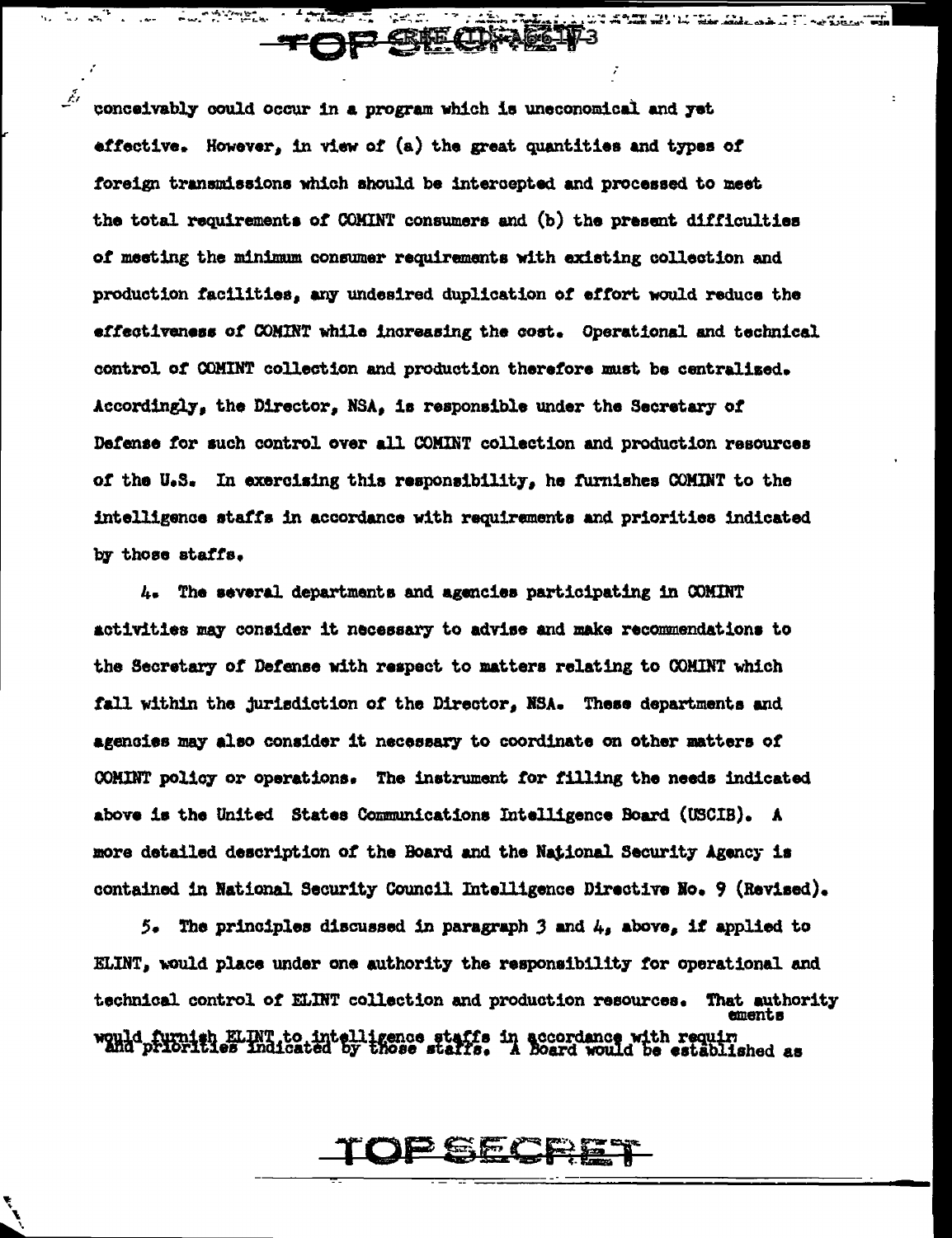an instrument whereby the several departments and agencies participating in ELTMT activities would coordinate on matters of ELTMT policy and operations.

6. The key to effective and economical conduct of KLINT is thorough coordination (a) between the several ELIMT activities and (b) between ELIMT and the ralated activities which influence or are affected by ELINT. The related activities include those which are engaged in other electronics countermeasures (ECM). COMINT. and the cover and deception aspects of COMSEC. The relationships between ECM, COMINT, and COMSEC are discussed in Inclosure 1. The arrangement indicated in paragraph 5, above, is one of several possible arrangements whereby coordination may be achieved between the several ELINT of ECM activities. For example, in lieu of centralized control of ELINT collection and production. it may be possible to maintain close liaison shong the several ELIRT collectors, producers and consumers. On ELINT and other RCM matters which influence or are affected by COMINT or COMSEC, however, the Director. NSA. does not consider it possible to achieve satisfactory coordination through a liaison natwork. The extent of coordination required between ECM. COMINT, and COMSEC activities and the current status of such coordination are outlined in Inclosure 2.

7. In the light of the information contained in the inclosures, it is considered essential that ECM, COMINT, and COMSEC coordination be achieved under a policy which would apply with equal force to all authorities concerned. Such a policy should be promulgated by the Secretary of Defense, as the suthority having common jurisdiction over ECM, COMINT, and COMSEC activities. In formulating that policy, the requirements for exchange of information and services (as indicated in Inclosure 1) should be reviewed. In the course of the review, the following conditions should be considered and all forseeable

# OPSECRE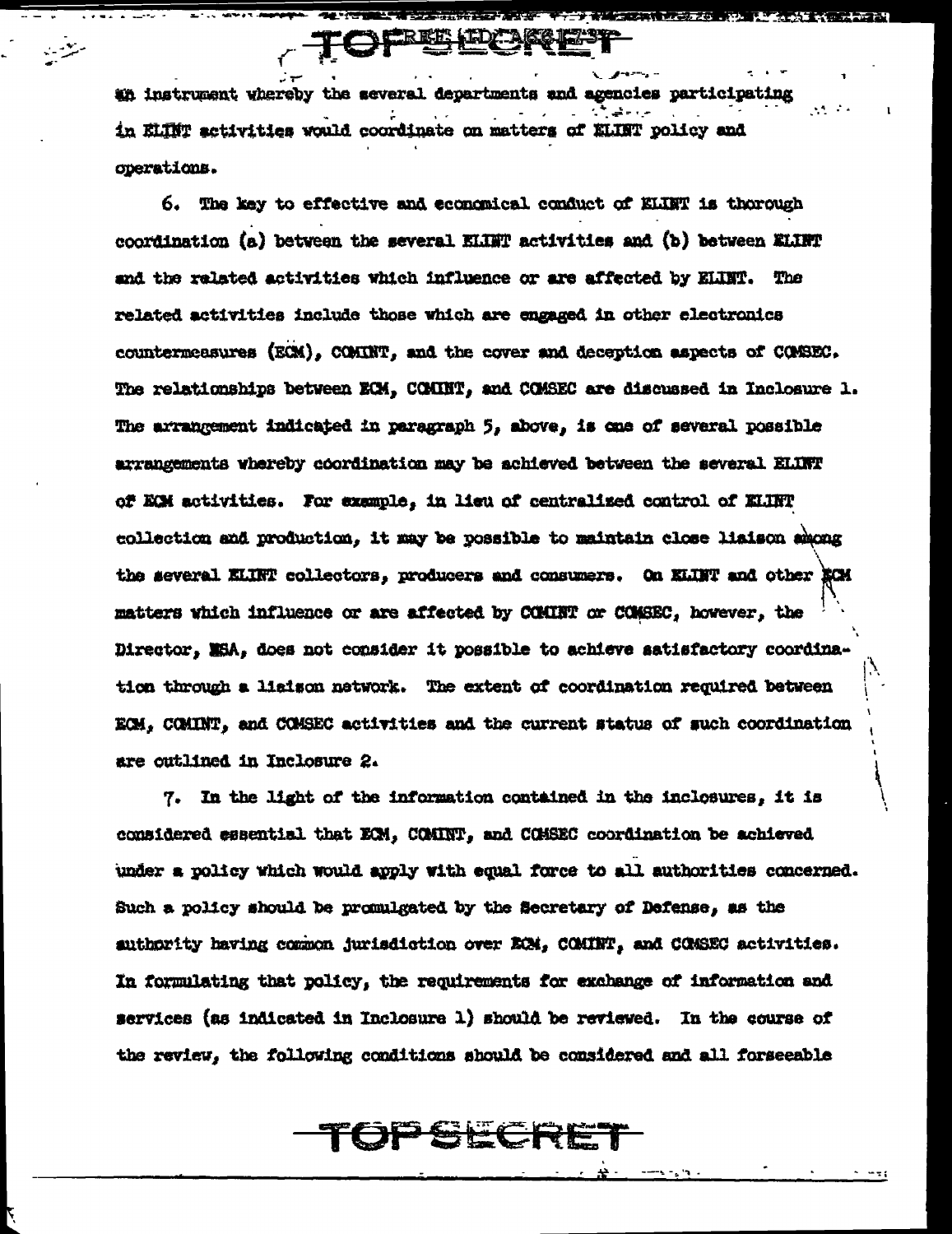# TONDESDENGON ET

problems of full and free exchange under those conditions should be resolved:

a. Exchanges which would cause excessive interference with ECM. COMINT or COMSEC missions and responsibilities (such as the placing of a COMINT requirement on a FERRET mission which is already over-loaded with ECM requirements).

b. Exchanges which would be inconsistent with existing security safeguards (such as the release of COMINT codeword materials to non-indoctrinated personnel).

c. Exchanges which must be completed without delay through the minimum possible formal or informal channels (such as COMINT support to communications countermeasures).

8. The policy mentioned in paragraph 7, above, should provide guidance on how to resolve conflicts which may arise in the course of ECM. COMINT. and COMSEC activities. As an example of possible conflicts, jamming programs may interfere with COMINT efforts.

9. The problem of full and free exchange, as mentioned in paragraph 7, above, and the conflicts referred to in paragraph 8, above, most likely cannot be resolved unless liberal concessions are made by ECM or COMINT and COMSEC authorities on (a) matters of responsibility for  $(1)$  their respective functions, and (2) for the supervision of exchange activities and other coordinated actions, (b) security practices, or (c) time-lags in the receipt of exchange materials and in the completion of other coordinated actions. Such concessions should not be made on the matters of timeliness and security. The possibilities of achieving suitable coordination by establishing closer organizational ties between ECM and COMINT-COMBEC activities should be investigated.

10. The Director, NSA, does not have any KLINT responsibilities and does not

# TOP SECRET

 $\mathbf{L}$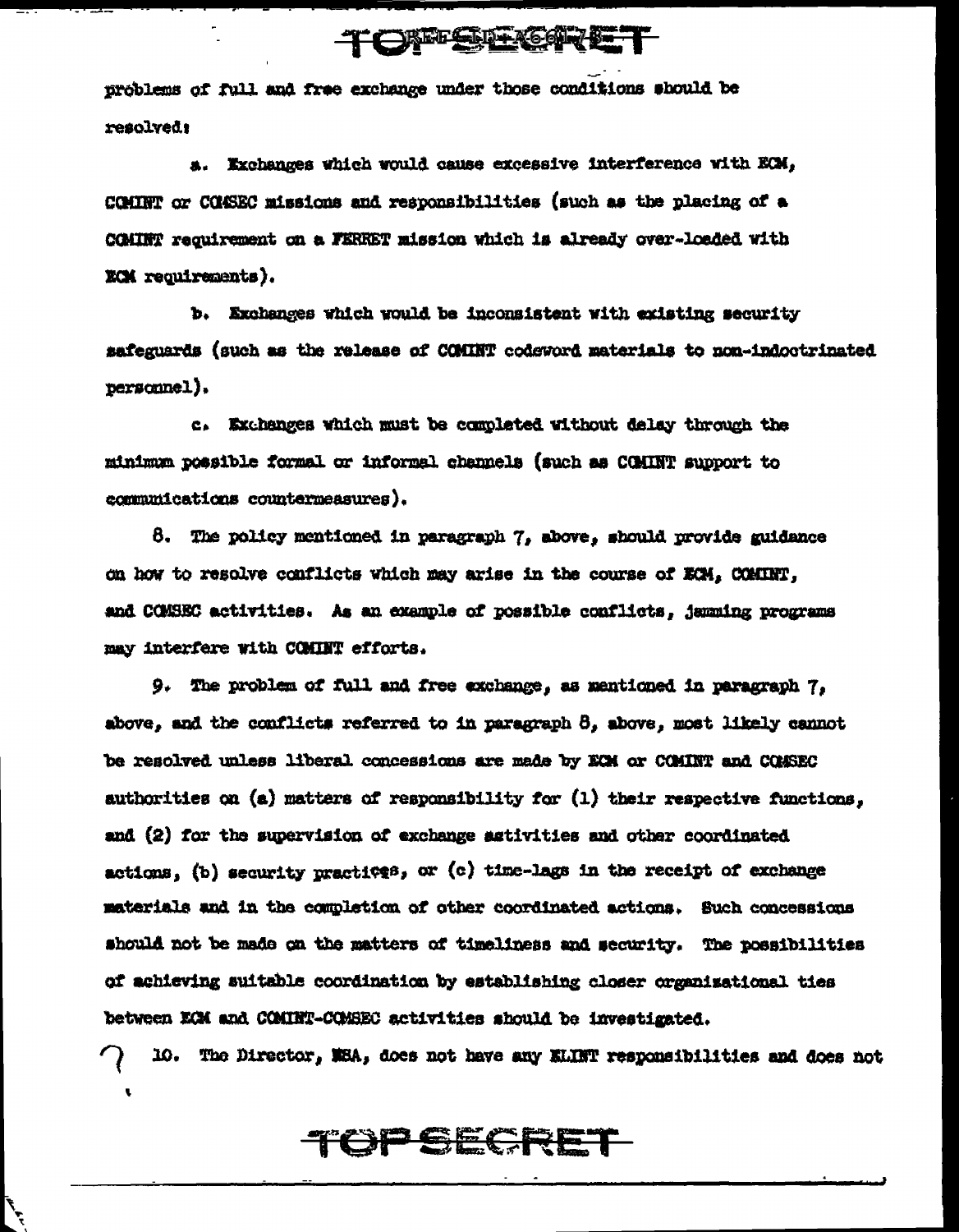

possess detailed information regarding the present status of the ELINT or ECM effort. The Director therefore has not reached any final conclusions on the most suitable organizational arrangements for coordinating the ECM, COMINT, and COMSEC efforts. On the basis of a seneral knowledge of the ECM and a detailed knowledge of COMINT and COMSEC efforts, it is tentatively concluded that the most effective and economical organization structure for conducting these efforts would be as outlined below:

a. USCIB, NSA, and the Service Cryptologic Agencies should be re-constituted, each retaining existing COMINT authority or responsibility, and acquiring similar responsibility or authority for the KLINT activities of the U.S. adcordingly:

> (1) From the standpoint of responsibilities, the distinction between communications signals and non-communications signals would cease to exist. (There actually has never been a clear demarcation between the two.) The terms "communications" and "signals" would be considered synonomous, and the present significance of "COMINT" and "ELINT", combined, would be embodied in the term "SIGINT" (signal intelligence).

> (2) In general, the authority or responsibility of USCIB, NSA, and the Service Cryptologic Agencies would be stated in essentially the same terms as those now used, except for the substitution of "SIGINT" for "COMINT".

(3) No changes in USCIB representation would be required.

(4) The Director, NSA, would have a civilian deputy whose primary responsibility would be to ensure the mobilization and effective employment of the best available human and scientific resources in the fields of SIGINT and other cryptologic research and development.

<del>TOPSECRET</del>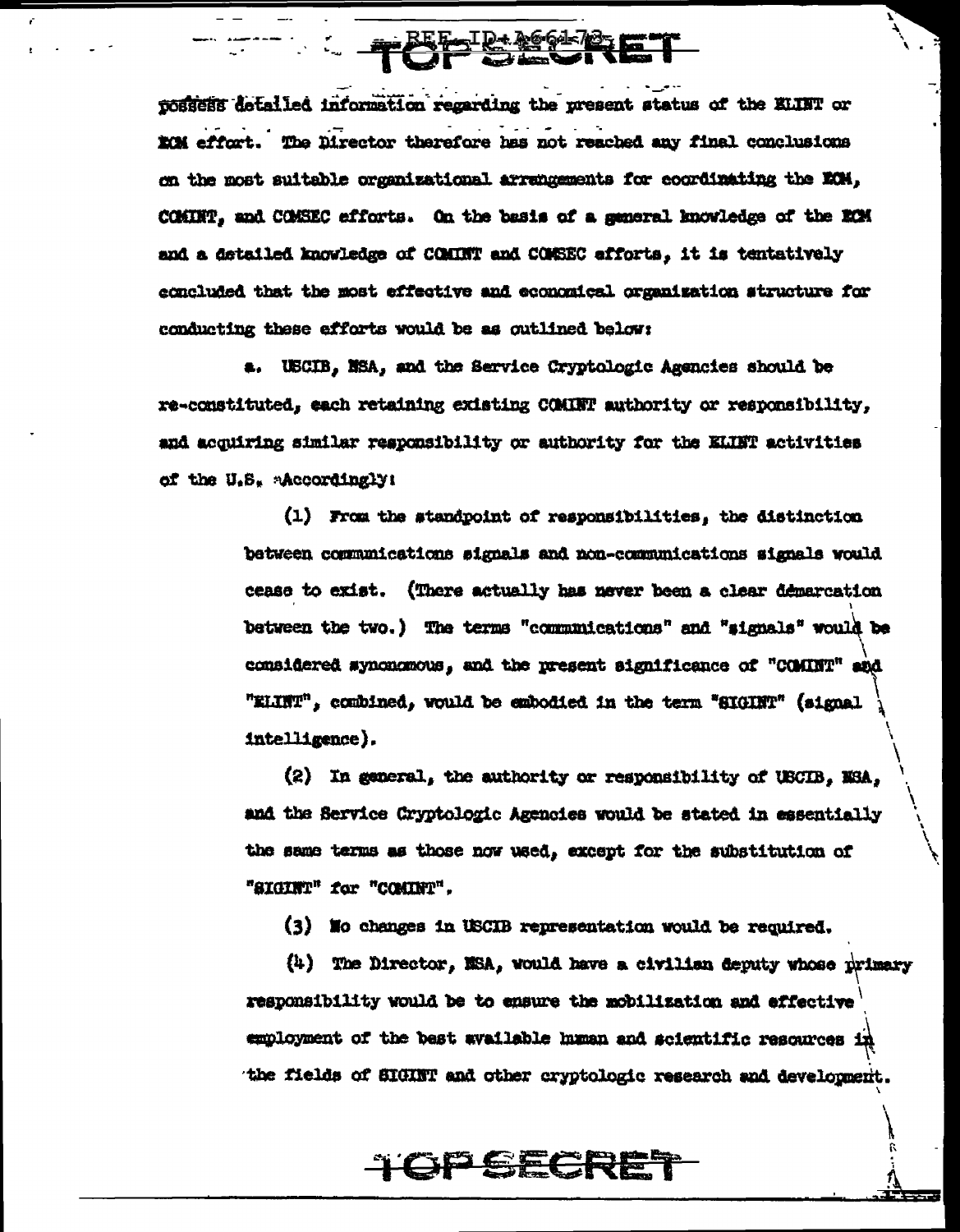b. The existing relationship between COMINT authorities and COMINT consumers (including the machinery for stating requirements and resolving conflicts) should be expanded into a similar relationship between SIGINT authorities and SIGINT consumers. Accordingly, the jamming of enemy signals, initiative deception, and other ECM programs directly related to SIGINT would be based on SIGINT, coordinated with SIGINT authorities, and conducted by SIGINT consumers.

**TUE CRET** 

c. The COMSEC authority or responsibilities of the United States Communication Security Board (USCSB), NSA, and the Service Cryptologic Agencies should be interpreted as applying to the whole field of signal security. Accordingly, defenses against enemy jamming, U.S. manipulative deception, and other ECM programs directly related to signal security would be based on technical information furnished by cryptologic agancies, coordinated with signal security authorities, and conducted by the authorities responsible for the operation of signals equipment.

d. With respect to ECM matters having both SIGINT and signal security faplications, no special problems of coordination are foreseen. For example. coordination channels have already been established between USCIB and USCSB. and in the case of NSA and the Service Cryptologic Agencies. it would be a matter of internal coordination.

11. An organisational structure such as is outlined in paragraph 10. above. is based solely on U.S. national considerations. Benefits of such an organisation. however, would also be realised in British-U.S. liaison on SIGINT matters and in the planning and operation of SIGINT under allied headquarters. The British organisation for SIGINT is essentially the same as outlined above, but the British, when collaborating with the U.S. at present, must handle COMINT and ELINT separately. SACEUR how is planning to organize COMINT and ECM activities in SHAPE, and has conducted a planning conference for that purpose. The